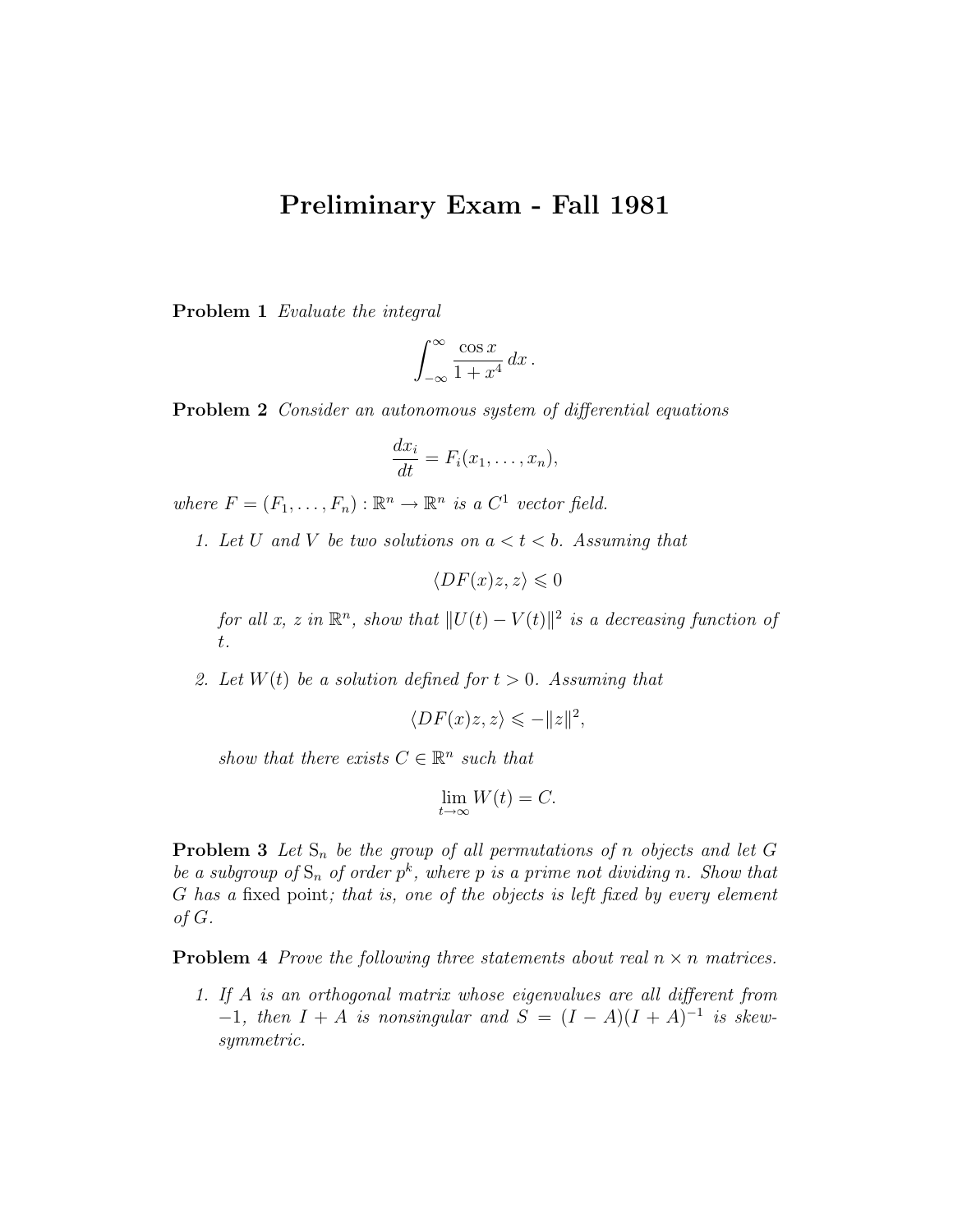- 2. If S is a skew-symmetric matrix, then  $A = (I S)(I + S)^{-1}$  is an orthogonal matrix with no eigenvalue equal to  $-1$ .
- 3. The correspondence  $A \leftrightarrow S$  from Parts 1 and 2 is one-to-one.

**Problem 5** The Fibonacci numbers  $f_1, f_2, \ldots$  are defined recursively by  $f_1 =$ 1,  $f_2 = 2$ , and  $f_{n+1} = f_n + f_{n-1}$  for  $n \ge 2$ . Show that

$$
\lim_{n \to \infty} \frac{f_{n+1}}{f_n}
$$

exists, and evaluate the limit. Note: See also Problem ??.

**Problem 6** Let f and g be continuous functions on  $\mathbb{R}$  such that  $f(x + 1) =$  $f(x), g(x+1) = g(x),$  for all  $x \in \mathbb{R}$ . Prove that

$$
\lim_{n \to \infty} \int_0^1 f(x)g(nx) \, dx = \int_0^1 f(x) \, dx \int_0^1 g(x) \, dx \, .
$$

**Problem 7** Find a specific polynomial with rational coefficients having  $\sqrt{2}$ + **Problem** 7<br> $\sqrt[3]{3}$  as a root.

**Problem 8** 1. How many zeros does the function  $f(z) = 3z^{100} - e^z$  have inside the unit circle (counting multiplicities)?

2. Are the zeros distinct?

**Problem 9** Let  $M_{2\times 2}$  be the vector space of all real  $2\times 2$  matrices. Let

$$
A = \begin{pmatrix} 1 & 2 \\ -1 & 3 \end{pmatrix} \qquad \qquad B = \begin{pmatrix} 2 & 1 \\ 0 & 4 \end{pmatrix}
$$

and define a linear transformation  $L : M_{2 \times 2} \rightarrow M_{2 \times 2}$  by  $L(X) = AXB$ . Compute the trace and the determinant of L.

**Problem 10** Let  $A = (a_{ij})$  be an  $n \times n$  matrix whose entries  $a_{ij}$  are real valued differentiable functions defined on R. Assume that the determinant  $\det(A)$  of A is everywhere positive. Let  $B = (b_{ij})$  be the inverse matrix of A. Prove the formula

$$
\frac{d}{dt}\log\left(\det(A)\right) = \sum_{i,j=1}^{n} \frac{da_{ij}}{dt}b_{ji}.
$$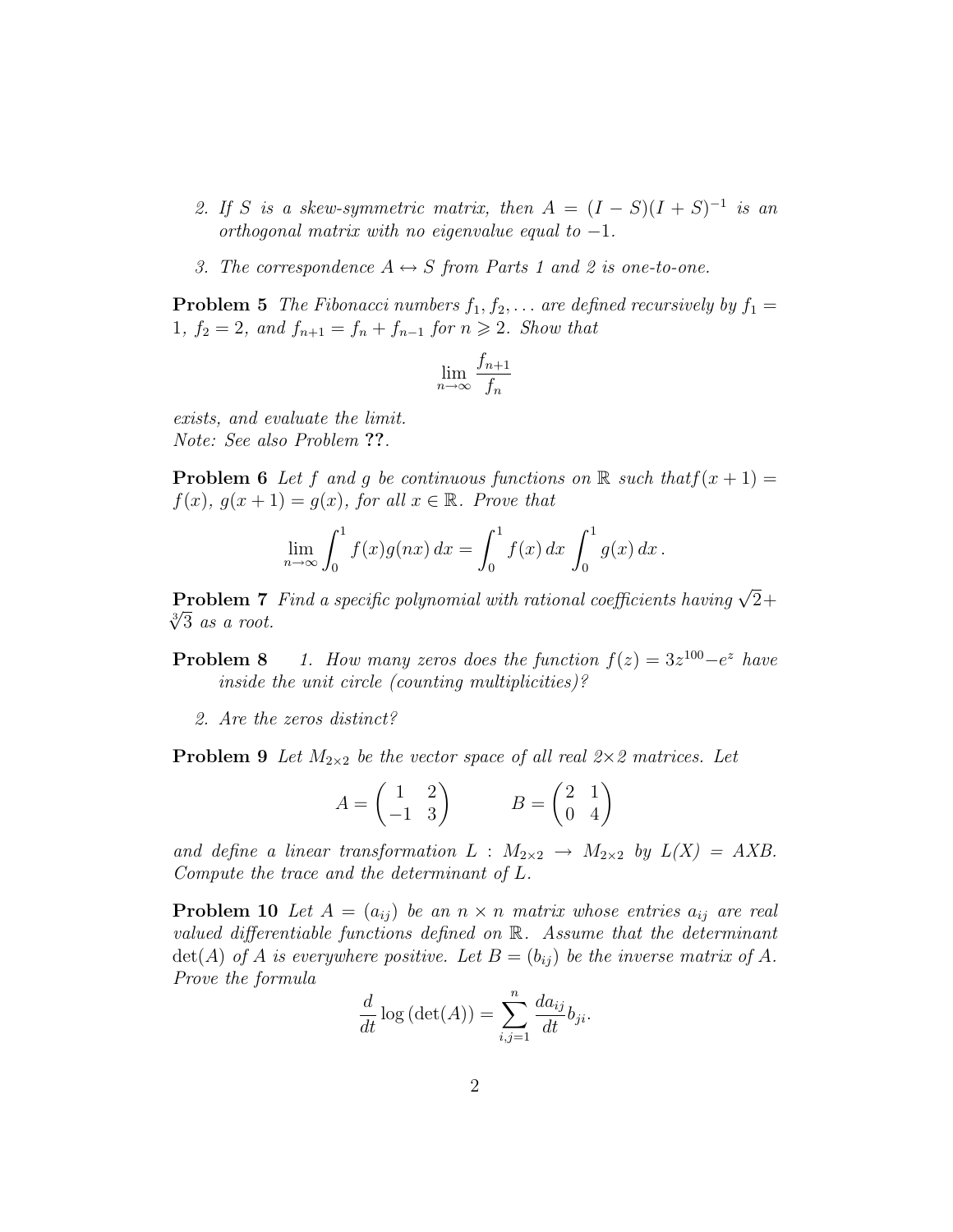**Problem 11** Consider the complex  $3 \times 3$  matrix

$$
A = \begin{pmatrix} a_0 & a_1 & a_2 \\ a_2 & a_0 & a_1 \\ a_1 & a_2 & a_0 \end{pmatrix},
$$

where  $a_0, a_1, a_2 \in \mathbb{C}$ .

1. Show that  $A = a_0 I_3 + a_1 E + a_2 E^2$ , where

$$
E = \begin{pmatrix} 0 & 1 & 0 \\ 0 & 0 & 1 \\ 1 & 0 & 0 \end{pmatrix}.
$$

- 2. Use Part 1 to find the complex eigenvalues of A.
- 3. Generalize Parts 1 and 2 to n×n matrices.

Problem 12 Let a, b be real constants and let

$$
u(x,y) = \frac{a^2 + b^2 + x^2 - y^2}{(a-x)^2 + (b-y)^2}.
$$

Show that u is harmonic and find an entire function  $f(z)$  whose real part is  $u$ .

Correction: u cannot be the real part of an entire function. Why? Change u slightly and do the problem.

**Problem 13** Let f be a real valued function on  $\mathbb{R}^n$  of class  $C^2$ . A point  $x \in \mathbb{R}^n$  is a critical point of f if all the partial derivatives of f vanish at x; a critical point is nondegenerate if the  $n \times n$  matrix

$$
\left(\frac{\partial^2 f}{\partial x_i \partial x_j}(x)\right)
$$

is nonsingular.

Let x be a nondegenerate critical point of  $f$ . Prove that there is an open neighborhood of x which contains no other critical points (i.e., the nondegenerate critical points are isolated).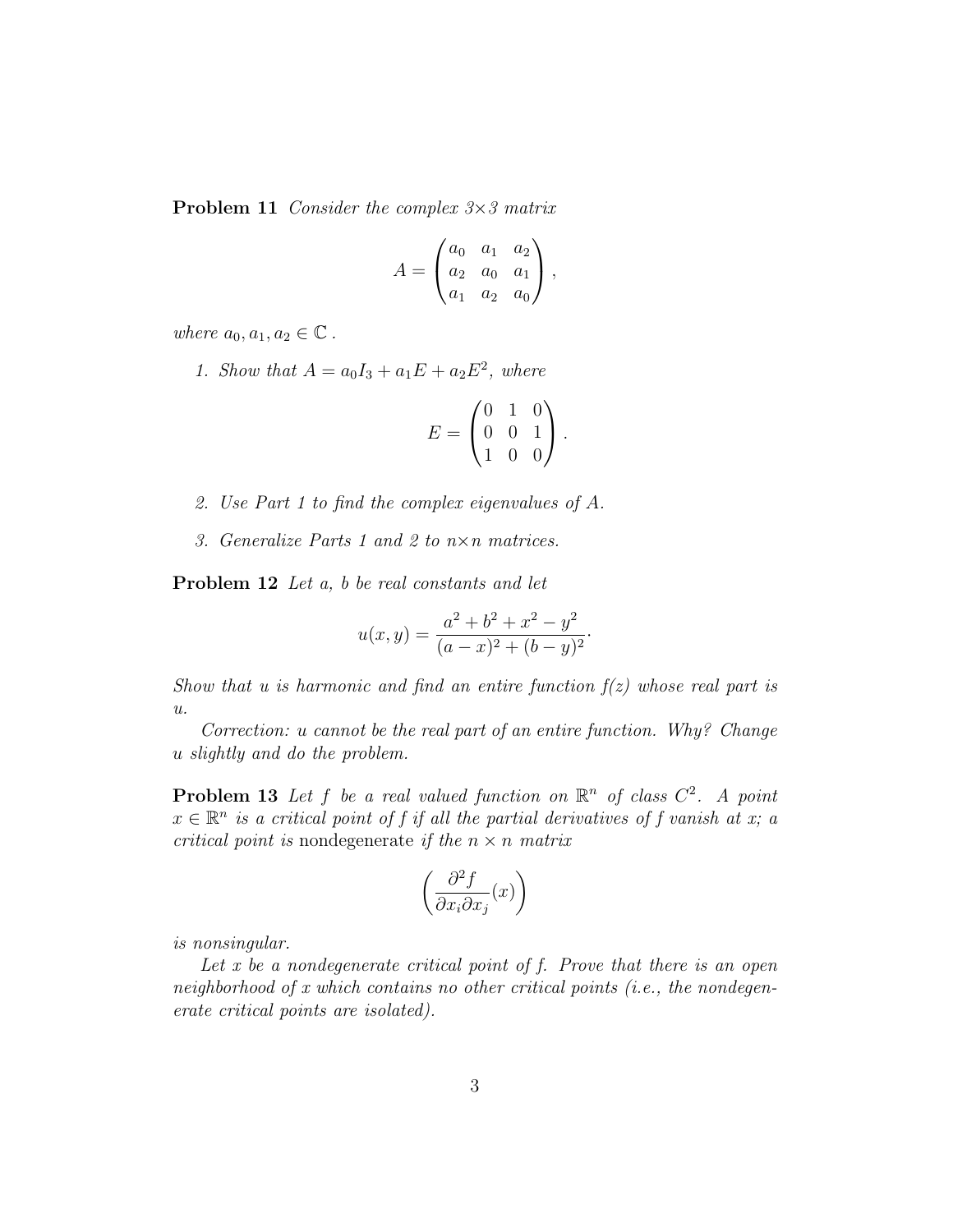**Problem 14** Let  $V : \mathbb{R}^n \to \mathbb{R}$  be a  $C^1$  function and consider the system of second order differential equations

$$
x_i''(t) = f_i(x(t)), \quad 1 \leqslant i \leqslant n,
$$

where

$$
f_i = -\frac{\partial V}{\partial x_i}.
$$

Let  $x(t) = (x_1(t), \ldots, x_n(t))$  be a solution of this system on a finite interval  $a < t < b$ .

1. Show that the function

$$
H(t) = \frac{1}{2} \langle x'(t), x'(t) \rangle + V(x(t))
$$

is constant for  $a < t < b$ .

2. Assuming that  $V(x) \geqslant M > -\infty$  for all  $x \in \mathbb{R}^n$ , show that  $x(t)$ ,  $x'(t)$ , and  $x''(t)$  are bounded on  $a < t < b$ , and then prove all three limits

$$
\lim_{t \to b} x(t), \quad \lim_{t \to b} x'(t), \quad \lim_{t \to b} x''(t)
$$

exist.

**Problem 15** Let f be a holomorphic map of the unit disc  $\mathbb{D} = \{z \mid |z| < 1\}$ into itself, which is not the identity map  $f(z) = z$ . Show that f can have, at most, one fixed point.

**Problem 16** Let G be a group with three normal subgroups  $N_1, N_2, N_3$ . Suppose  $N_i \cap N_j = \{e\}$  and  $N_i N_j = G$  for all  $i, j$  with  $i \neq j$ . Show that G is abelian and  $N_i$  is isomorphic to  $N_j$  for all i, j.

**Problem 17** Let f be a continuous function on  $[0, 1]$ . Evaluate the following limits.

1.

$$
\lim_{n\to\infty}\int_0^1 x^n f(x)\,dx\,.
$$